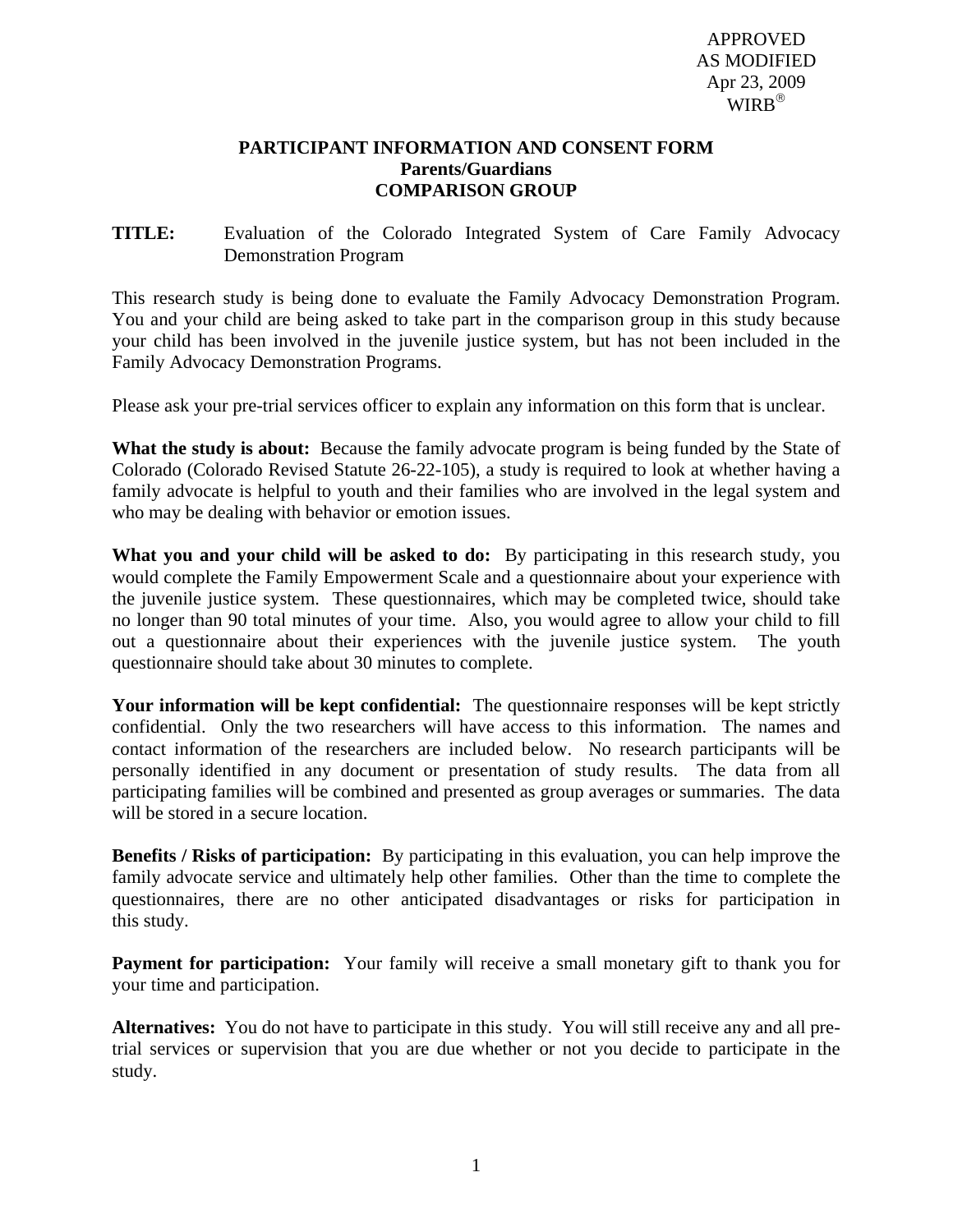APPROVED AS MODIFIED Apr 23, 2009  $WIRB^®$ 

**Taking part is voluntary:** Your and your child's participation in this study is totally voluntary. Either you or your child or both of you can drop out of the study at any time without penalty or loss of benefits. If you decide not to participate or decide later to withdraw, there will be no impact at all on you or your child's interactions with the juvenile justice system.

If you decide to withdraw from the study, please notify your pre-trial services officer. The researcher will remove your data from the study and gather no new data about you or your child after your withdrawal date.

**If you have questions or want a copy or summary of the study results:** The two researchers assigned to the project are Kerry Cataldo (303-239-4663) and Kevin Ford (303-239-4446). Please call Kerry (the primary contact), if you have questions, concerns or complaints or if you want a copy or summary of the study results. Additional contact information can be found on the last page of the consent form. Funding for this research study is provided from the Colorado Short-term Innovative Health Programs Grant Fund through Colorado State Senate Bill 07-097 (Section 25-36-101 [2], C.R.S.).

**This research project was reviewed and approved** by an outside group (Western Institutional Review Board<sup>®</sup>) to determine whether your rights as a research participant are being protected. Although WIRB will not be able to answer some study-specific questions, please feel free to contact WIRB, if you have any questions about your rights or your child's rights as a research participant or you have any questions, concerns, or complaints about the research. The WIRB may be reached at:

Western Institutional Review Board® (WIRB®) 3535 Seventh Avenue, SW Olympia, Washington 98502 Telephone: 1-800-562-4789 or 360-252-2500 E-mail: [Help@wirb.com](mailto:Help@wirb.com) 

**Any questions?** Do not sign this consent form unless you have had a chance to ask questions and have received satisfactory answers to all of your questions. You will be given a copy of this consent form to keep for your records.

**Statement of Consent:** I have read the above information (or had it read to me). I have had all of my questions about the study and my part in it answered. I voluntarily agree for my child and myself to take part in the study of Family Advocacy Demonstration Program. By signing this consent form, I have not given up any of my or my child's legal rights.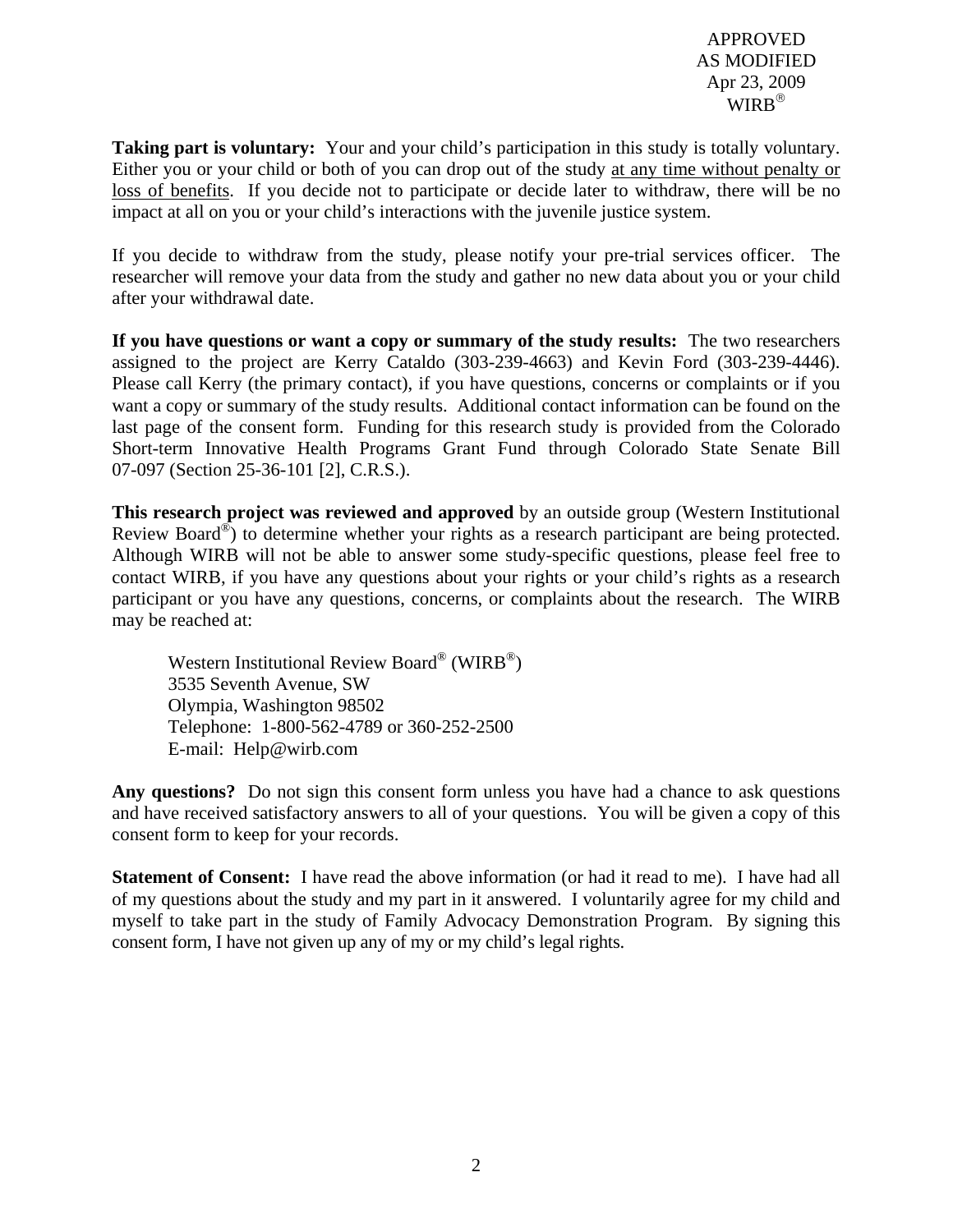\_\_\_\_\_\_\_\_\_\_\_\_\_\_\_\_\_\_\_\_\_\_\_\_\_\_\_\_\_\_\_\_\_\_\_\_\_\_\_\_ \_\_\_\_\_\_\_\_\_\_\_\_\_\_\_\_\_\_

 APPROVED AS MODIFIED Apr 23, 2009 WIRR®

## *Consent and Assent Instructions:*

*Consent: For participants under 18, consent is provided by the parent or guardian. Assent: Is required for participants 17 or under and where parental consent is required for some participants 18 or over.* 

Printed Name of Youth Participant

Printed Name of Parent/Guardian

Parent's/Guardian's Signature Date

Person Conducting Informed Consent Discussion Date

## **ASSENT SECTION:**

Statement of person conducting assent discussion:

- 1. I have explained all aspects of the research to the participant to the best of his or her ability to understand.
- 2. I have answered all the questions of the participant relating to this research.
- 3. The participant agrees to be in the research.
- 4. I believe the participant's decision to enroll is voluntary.
- 5. The study staff agree to respect the participant's wish to withdraw as expressed through any physical or emotional discomfort displayed at any time during this research if the discomfort pertains to the activities related to this research.

Signature of Person Conducting Date Assent Discussion

Statement of Parent or Guardian:

My child appears to understand the research to the best of his or her ability and has agreed to participate.

Signature of Parent or Guardian Date

Signature of Youth Participant Date

\_\_\_\_\_\_\_\_\_\_\_\_\_\_\_\_\_\_\_\_\_\_\_\_\_\_\_\_\_\_\_\_\_\_\_\_\_\_\_\_ \_\_\_\_\_\_\_\_\_\_\_\_\_\_\_\_\_\_

\_\_\_\_\_\_\_\_\_\_\_\_\_\_\_\_\_\_\_\_\_\_\_\_\_\_\_\_\_\_\_\_\_\_\_\_\_\_\_\_ \_\_\_\_\_\_\_\_\_\_\_\_\_\_\_\_\_\_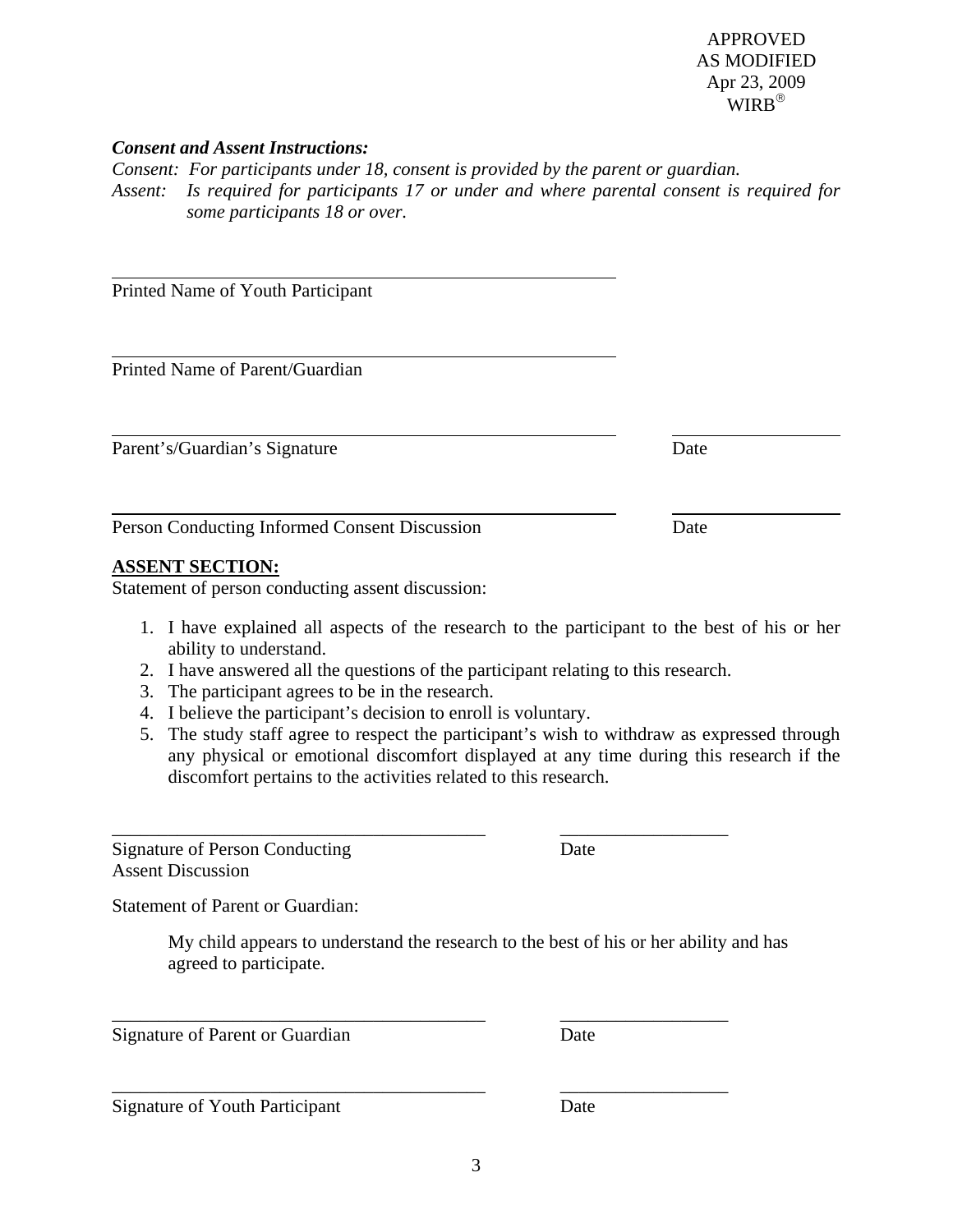APPROVED AS MODIFIED Apr 23, 2009 WIRB®

------------------------------ Use the following only if applicable ----------------------------

*If this consent form is read to the parent or guardian because they are unable to read the form, an impartial witness not affiliated with the research or investigator must be present for the consent and sign the following statement:* 

I confirm that the information in the consent form and any other written information was accurately explained to, and apparently understood by, the parent or guardian. They freely consented to be in the research study.

Signature of Impartial Witness Date